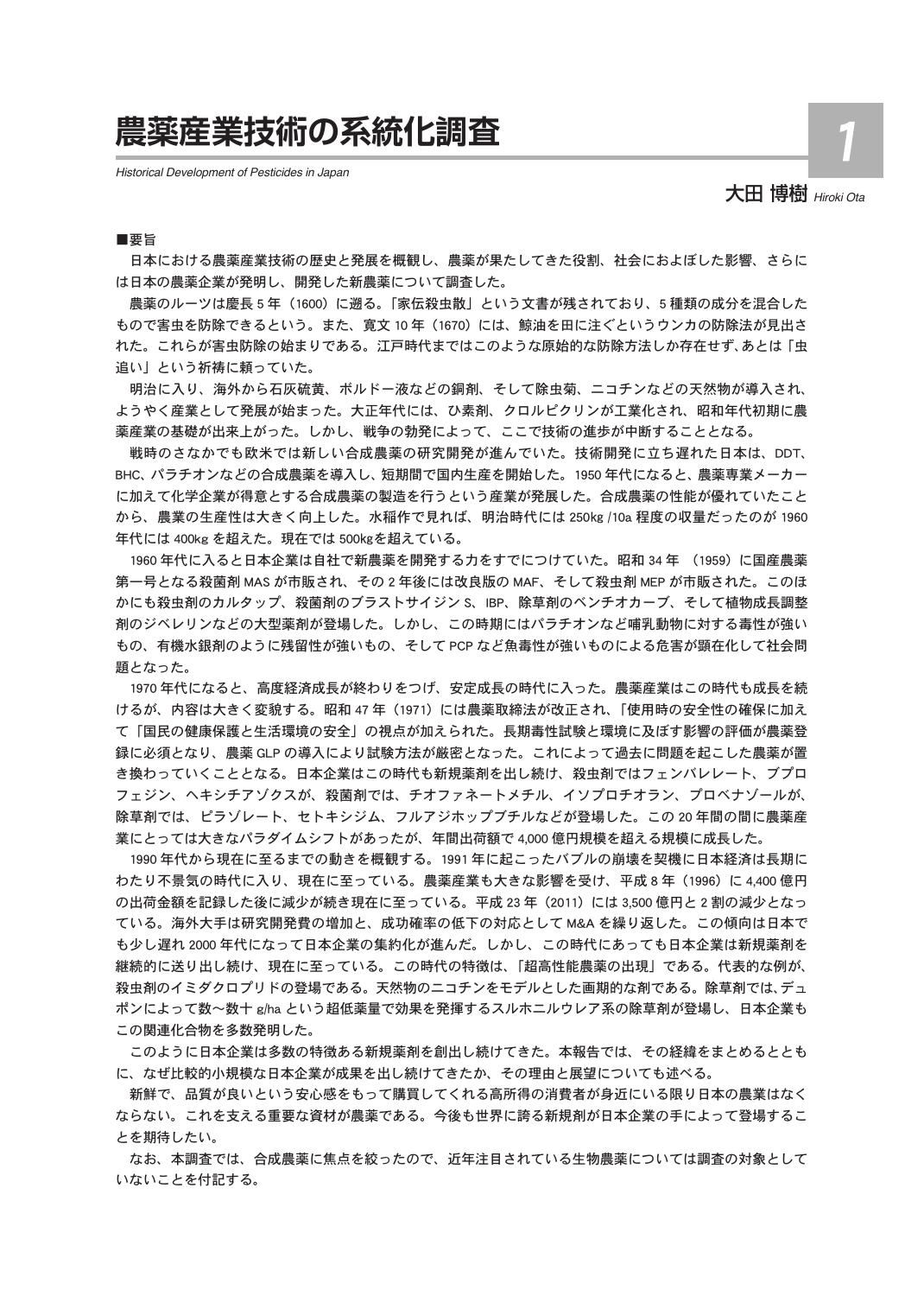### Historical Development of Pesticides in Japan

Hiroki Ota

### ■ Abstract

This paper aims to provide an overview of the history and development of pesticides in Japan, following a study by the author on the role of pesticides, their impact on society and the establishment and development of the pesticide industry in Japan.

Pesticides in Japan can be traced back to 1600. A document from this era, entitled Family Traditions on the Killing of Insects, records that noxious insects can be exterminated using a mixture of five types of ingredients. Researchers have also discovered that in 1670, whale oil was poured onto fields as a method of exterminating leafhoppers. These examples indicate the beginning of pest control in Japan. Up until the mid-19th century, these primitive types of pest control were the only methods used in Japan; they were accompanied by mushi-oi – prayers to ward off insects.

An industry eventually started to develop in the late 19th century, when various products began to be introduced from overseas, such as lime sulphur, Bordeaux mixture and other copper agents as well as pyrethrum insect powder, nicotine and other natural products. Arsenic compounds and chlorpicrin became industrialised in the early 20th century; by the 1930s, a good foundation had been laid for the pesticide industry. However, the outbreak of war interrupted the progress of technology in Japan.

Research and development continued in the West on new synthetic pesticides, even in wartime. While Japan lagged behind in its technological developments, it was not long after the introduction of DDT, BHC, parathion and other synthetic pesticides that it started producing similar products domestically. By the 1950s, an industry had developed, with synthetic pesticides not only being produced by dedicated pesticide manufacturers, but also by specialised chemical companies. Agricultural production improved greatly as a result of the superior performance of these synthetic pesticides. In the late 19th century, paddy rice typically yielded around 250 kg per 10 ares; by the 1960s, this figure had increased to more than 400 kg. The current figure is more than 500 kg.

By the 1960s, Japanese companies were already competent enough to develop their own new pesticides. MAS, the first domestically-produced fungicide, hit the markets in 1959, followed by MAF, an improved version, two years later and then MEP, an insecticide. Other major pesticides also emerged, such as cartap, an insecticide, blasticidin, an antibiotic, IBP, benthiocarb, a herbicide, and giberellin, a plant growth regulator. However, a number of social problems arose during this time, as parathion and other chemicals were highly toxic to mammals, organomercury compounds were highly residual and other chemicals such as PCP were highly toxic to fish.

By the 1970s, Japan's period of rapid economic growth had come to an end and the country was experiencing a time of stable growth. While the pesticide industry also continued to grow during this time, it underwent dramatic changes. The Agricultural Chemicals Regulation Act was amended in 1971, adding "protecting human health and conservation of living environment" as considerations to ensure "safety of use". Long-term toxicity testing and environmental impact evaluation became required practice for registering pesticides. Testing methods became stricter with the introduction of good laboratory practice (GLP) for pesticides. These changes meant that the socially-problematic pesticides of the past were phased out and replaced. Japanese companies continued to develop new chemicals, resulting in the emergence of insecticides fenvalerate, buprofezin and hexythiazox, fungicides thiofanate-methyl, isoprothiolane and probenazole, and herbicides pyrazolate, sethoxydim and fluazifop-butyl. While the next two decades saw a major paradigm shift in the pesticide industry, it grew to the point where it was turning over more than ¥400 billion in a year.

The following is an overview of events from the 1990s to the present day. With the bubble bursting in 1991, the Japanese economy went into a long recession, which continues to this day. This also had a major impact on the pesticide industry, which has had a steady decrease in sales since turning over ¥440 billion in 1996. By 2011, this figure had dropped by around 20% to ¥350 billion. Major overseas players repeatedly ended up in mergers and acquisitions due to the rising cost of research and development and the decreasing success rate. Japan lagged a little behind in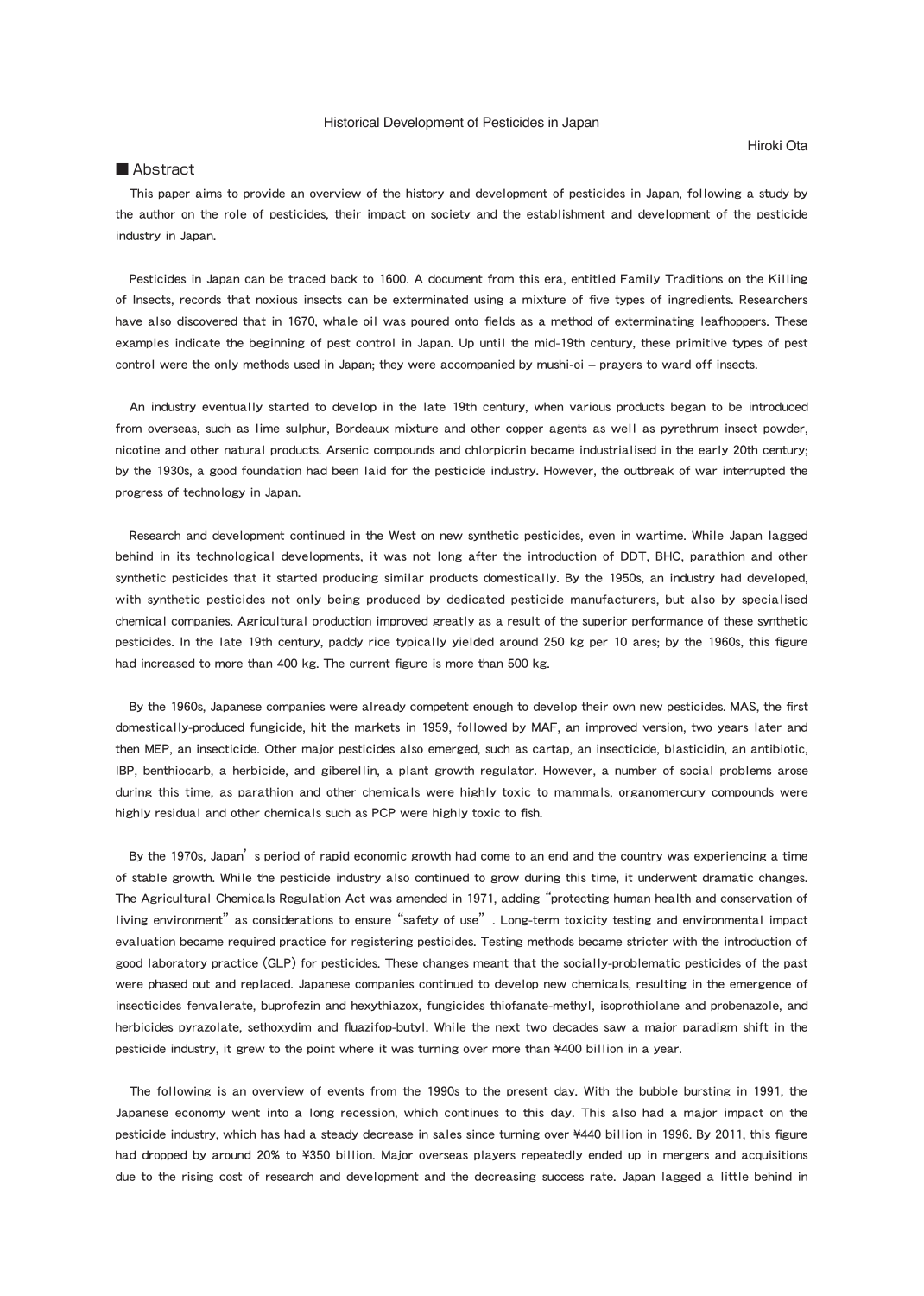this trend as well, but by the early 21st century, Japanese companies were consolidating as well. However, even during this time and since, Japanese companies have continued to work on new chemicals. One of the key points of note of this time has been the emergence of ultra-high-performance pesticides. One typical example is the insecticide imidacloprid, a ground-breaking chemical modelled on nicotine, a natural product. Japanese companies also invented a number of compounds similar to the sulfonylurea herbicide produced by Du Pont, which is effective with an ultra-low dosage of several grams to several tens of grams per hectare.

Japanese companies have thus continued to create new chemicals with a number of advantages. This report discusses the relevant course of events, the reasons why relatively small-scale Japanese companies have achieved such results, and the future of the industry.

Japanese agriculture will never fail while it is surrounded by high-income consumers who make their purchases assured of freshness and high quality. Pesticides are a huge part of this. The hope is that Japanese companies will continue to produce new, world-class chemicals.

This study focuses on synthetic pesticides rather than biopesticides, which have been the subject of recent attention.

### 大田 博樹 *HIroki Ota*

### 国立科学博物館産業技術史資料情報センター主任調査員

| 昭和 44 年 | 東京大学農学部農芸化学科卒業(有機化学)          |
|---------|-------------------------------|
| 昭和 46年  | 東京大学農学系大学院修士課程修了(有機化学)        |
| 同年      | 三菱化成工業株式会社入社 商品研究所            |
| 昭和 55 年 | 東京大学農学博士                      |
| 同年      | カリフォルニア大学リバーサイド校化学科<br>客員     |
|         | 研究員                           |
| 昭和 57 年 | 三菱化成株式会社<br>横浜総合研究所<br>農化研究所  |
| 平成元年    | 本社農薬飼料事業部                     |
| 平成8年    | 三菱化学株式会社<br>農化研究所長            |
| 平成 11 年 | 本社技術開発室                       |
| 平成 13年  | 理事 科学技術戦略室 部長                 |
| 平成 15年  | シーエーシーズ株式会社 取締役社長             |
| 平成 16年  | 株式会社三菱化学科学技術研究センター<br>取締役     |
|         | 副社長                           |
| 平成 19年  | 三菱化学メディエンス株式会社<br>顧問          |
| 平成 21年  | 顧問退任                          |
| 平成 24年  | 国立科学博物館産業技術史資料情報センター主任<br>調査員 |

### ■ Profile ■ Profile ■ Profile ■ Profile ■ Profile ■ Profile ■ Profile ■ Profile ■ Profile ■ Profile ■ Profile ■ Profile ■ Profile ■ Profile ■ Profile ■ Profile ■ Profile ■ Profile ■ Profile ■ Profile ■ Profile ■ Profile ■

| 2 農薬概説 ………………………………………………………… 6   |     |
|-----------------------------------|-----|
| 2.1 農薬の定義 ……………………………………………………… 6 |     |
| 2.2 農薬の名称 …………………………………………………… 7  |     |
| 2.3 農薬の分類 …………………………………………………… 7  |     |
| 2.4 農薬産業の状況と農業の生産性向上 ……………………… 11 |     |
| 2.5 農薬の法規制 ………………………………………………     | 14  |
| 2.6 農薬の開発プロセスと要素技術 ……………………………    | 15  |
| 3農薬の歴史 ……………………………………………………       | 20  |
| 3.1 農業の始まりと祈祷(前近世、縄文時代~江戸時代以前)20  |     |
| 3.2 農薬のルーツと虫追い(近世、江戸時代) ………………    | PС  |
| 3.3 近代農薬の登場(明治~戦前期)-長寿農薬の出現- …    | 23  |
| 3.4 戦中戦後の混乱・復興から現代合成農薬の進展 …………    | 34  |
| 4 日本発の新農薬 ………………………………………………      | 69  |
| 5 考察と展望 ……………………………………………………      | 100 |
| 5.1 社会認識-安全と安心- …………………………………     | 100 |
| 5.2 農業環境-進まない構造改革、しかし今後は-………      | 101 |
| 5.3 日本の農薬産業-現状と今後- …………………………     | 101 |
| 6 あとがきと謝辞 ……………………………………………       | 105 |
| 農薬の技術系統図 ………………………………………………       | 107 |
| 登録候補一覧 …………………………………………………        | 110 |
|                                   |     |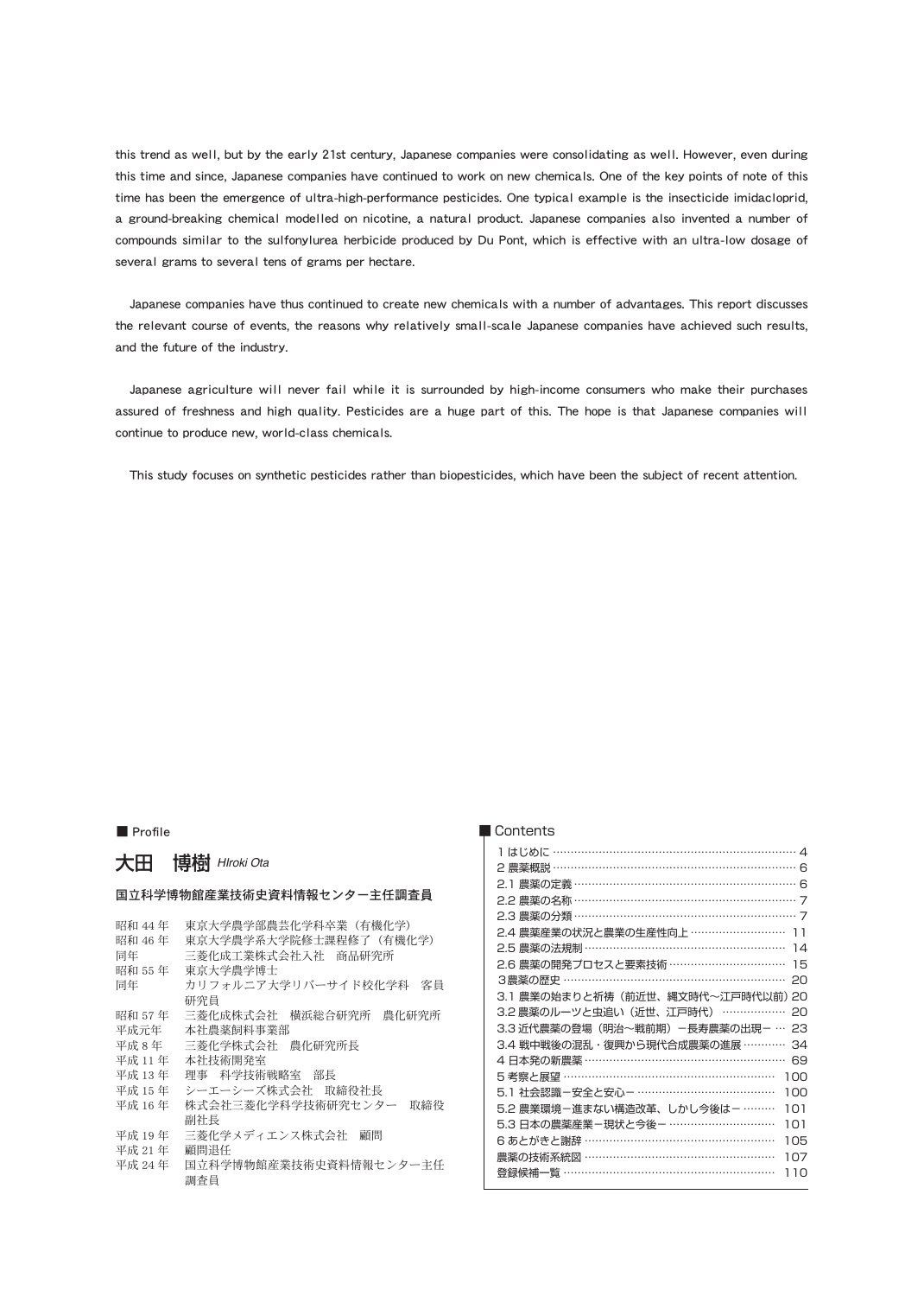# **ビデオカメラ技術の系統化**

*Video Camera Technologies Systematization*

# 竹村 裕夫 *Yasuo Takemura*

2

#### ■要旨

ビデオカメラは、動画像を撮影・記録し、保存しておくことができる家庭用のカメラである。ここでは家庭用 のビデオカメラを扱う。

ビデオカメラは日本で開発製品化され、世界中の人々に広く使われてきた。ここで培われた技術はその後、静 止画像を撮影するデジタルカメラ、コミュニケーションの携帯電話へと引き継がれ、更に、スマートフォンやタ ブレット端末にも適用されている。

ビデオカメラはコンパクトにまとめられているが、数多くの基本技術が結集されたシステムである。

レンズを含む光学系、光電変換の Key Device であるイメージセンサ、高画質・高機能の画像を再現するデジタ ル信号処理、画像を記録する録画システム、コンパクトにまとめる高密度実装、など技術範囲は多岐に及ぶ。更に、 ビデオカメラに必須である小型・軽量・堅牢・低消費電力と民生用の基本である低コスト・高信頼性が要求される。

イメージセンサは、折から急速に進められた半導体技術に支えられ、数々の特徴ある研究成果が盛り込まれて、 日本の得意とする産業に発展した。綺麗な画像が欲しいという多くの日本人のこだわりが、テレビ・カメラの高 画質化技術開発に拍車をかけることになり、センサ技術者とカメラ技術者の連携により、世界トップの高画質化 ビデオカメラを生み出す技術の発展につながったといえよう。

ノイズを大幅に低減する埋め込みフォトダイオード、スミアを解決した FIT - CCD、光の利用を大幅に改善し た内蔵マイクロレンズ、にじみを改善した VOD、インターレースを可能にした加算読み出し、残留電荷を除去す る掃出し駆動、インターレースに適し、感度向上を実現した色差線順次方式、などの輝かしい国内技術が多数開 発された結果、世界に冠たるビデオカメラが完成していった。

ビデオカメラとしては世界初の製品が次々と日本から出現する。1974 年ビデオカメラのルーツと言われる家 庭用単管式ビデオカメラ IK-12 が東芝から製品化された。その後、撮像管を用いたビデオカメラが各種開発、製 品化されていくが、1980 年には撮像管に代って固体イメージセンサを用いた世界初の単板式ビデオカメラ VK-C1000 が MOS 型イメージセンサを用いて日立製作所から製品化された。1982 年 CCD を用いたビデオカメラ TC-100 が NEC から製品化され、各社の製品化競争が激しくなる。1983 年になると録画可能なβ方式 VTR を内蔵し た一体型カメラ BMC-100 がソニーから製品化された。1985 年にはカメラ内蔵を目的とした小型 VTR が開発され、 VHS-C 方式ビデオカメラ GR-C1 が日本ビクターから、8 ミリ方式ビデオカメラ CCD-V8 がソニーから製品化された。 1989年にはパスポートサイズと称した小型ビデオカメラCCD-TR55がソニーから製品化され、本格的普及が始まっ た。その後、42万画素を用いた高画質ビデオカメラAI-XS1が東芝から製品化され、多画素化競争が終わりを告げた。 使い勝手を改良した高機能型が次々と製品化されて行った。

ビデオカメラ技術の波及効果として、1970 年カラーテレビ電話、1983 年電子内視鏡(世界初は米国であるが、 現在は実質的に日本製が 7 割を占める)、1981 年親指カメラ、1989 年立体ビデオカメラなど多数の世界初製品が 日本で生まれ、監視用、産業用、医療用など広く活用されている。

日本の技術開発が世界のトップに躍進できた理由は厳しい競争の中にあって、技術者各自の意欲と連携による ところが大きい。CCD の初期の段階では主流であった高性能撮像管に対して性能が未達で、担当技術者は社内で も逆境にあった。その中で、将来必ず成功させるという青春の夢と意欲を持っていた。共通の強い目的意識、学 会レベルで他社に悩みを打ち明け、それに快くアドバイスする指導者がいた。イメージセンサとビデオカメラ、 双方の技術者で、課題提案→課題解決という見事な連鎖が築かれ、よい人材が集まり、優秀な技術者に育って行っ た。やがて、特許提案、IEEE など世界の学会で技術成果を次々に発表することにより、日本の技術の優位性が世 界中から認知されて行った。

この分野の研究開発は 2000 年代に山を越したかに見えたが、デジタル技術とソフト技術の進歩により、新し い方向に転機を迎えている。撮像された画像から数学的手法を駆使して解像度を向上する超解像技術、ライト フィールドを捕えて、変換処理によって画像を再生するコンピュータイメージングなどが新たに、学会の注目を 集めている。環境の変化に対応して、日本の技術が再度、花を開かせる土壌が生まれつつある。新しい手法を駆 使して高画質の画像を作り上げるのは日本の技術者が最も得意とするところである。

カメラ技術は限りなき前進を期待され、日本の技術開発が新しいカメラ応用製品として結実することを祈念し ている。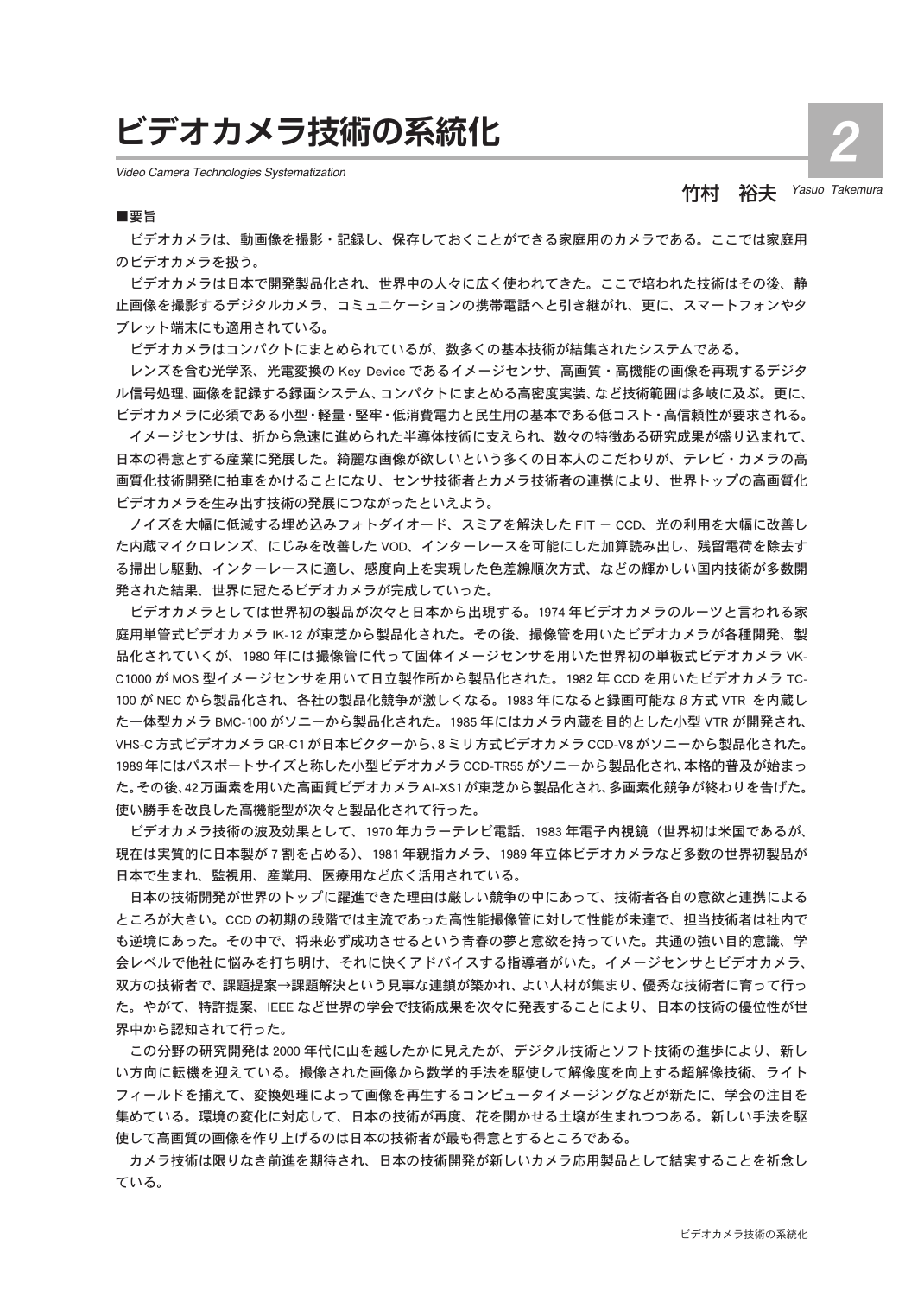### Video Camera Technologies Systematization

### Yasuo Takemura

### ■ Abstract

The video camera is a color television camera for consumer use that makes it possible for anyone to take a moving picture. This paper surveys developments in video camera technology.

Video cameras have been developed and manufactured in Japan for several decades, and exported to global markets. Many kinds of video camera technology have been developed in Japan and applied to digital cameras, cellular phones, tablet PCs and more.

Although compact in size, the video camera is a large system including myriad basic technologies such as optical systems, imaging sensors, digital signal processing circuits and high density assemblies. Moreover, it must be small, light-weight, and durable, with low power consumption, low pricing and high reliability.

The image sensor industry in particular has evolved into one of Japan's most successful industries, supported by advanced semiconductor production technologies. The Japanese consumer expects high fidelity color picture quality, which has driven the development of various new video camera technologies, developments that have stemmed from collaboration between sensor technology and camera technology engineers.

Many successful image sensor technologies have been invented by Japanese engineers, such as pinned photodiodes that significantly reduce noise levels, FIT-CCD image sensors that resolve the problem of image smear, on-chip micro lenses that enable significantly better light utilization efficiency, VOD technology to rectify issues of image blooming, interlaced scanning read-out, residual charge sweep-out drive technology, line-sequential chrominance difference systems for increasing photographic sensitivity suitable for interlaced scanning, and pixel shift correction to deliver enhanced resolution.

The world's first video camera for consumer use, the IK-12, was developed in 1974 by Toshiba using an image pickup tube with color stripe filters. Various video cameras using a single tube were subsequently manufactured in Japan. Then the world<sup>'</sup>s first solid-state single-chip video camera, the VK-C1000, was developed in 1980 by Hitachi using an MOS image sensor. In 1982, the world's first CCD video camera, the TC-100, was developed by NEC using a single-chip CCD. Then in 1983, the BMC-100 video camera was developed by Sony, using  $\beta$  max VCR. Later in 1985, two types of small VCR system suitable for video cameras, the VHS-C and 8mm, were developed. A VHS-C video camera, the GR-C1, was developed by the Japan Victor Company (JVC), and an 8mm video camera, the CCD-V8, by Sony. The video camera industry had truly begun to take hold of the market by 1989 when the compact "passportsized" CCD-TR55 was released by Sony. Toshiba later went on to unveil its AI-XS1 high-resolution 420,000-pixel video camera, thereby bringing pixel-number competition to an end. Sophisticated and increasingly user-friendly video cameras then began hitting the market.

Developments in video camera technology came to be widely used in surveillance, industry, medicine and other fields producing ripple effects whereby Japanese manufacturers began unveiling a slew of products that would represent world firsts such as the color TV telephone in 1970, a thumb-sized camera in 1981 and a stereoscopic video camera in 1989.

That Japanese video camera technologies came to dominate world markets was largely attributable to cooperation among the nation's engineers, who exhibited a strong desire to develop new technologies in the midst of a fiercely competitive environment. In the early stages of CCD development, the technology fell short compared to the then mainstream high-end image pickup tubes, a situation that vexed engineers specializing in the technology, not to mention the companies they worked for. A strong sense that they shared a common objective led engineers from competing companies to raise concerns at academic conferences, which in turn prompted sound advice from willing mentors. Eventually, patent filings and successive presentations of technological achievements at gatherings of professional associations such as the IEEE and worldwide academic conferences resulted in Japan gaining global recognition for its unparalleled technological excellence.

From here on in, expectations are still high regarding the boundless possibilities for advances in camera technology. The world is watching for new technological innovations from Japan that will further the development of the video camera.